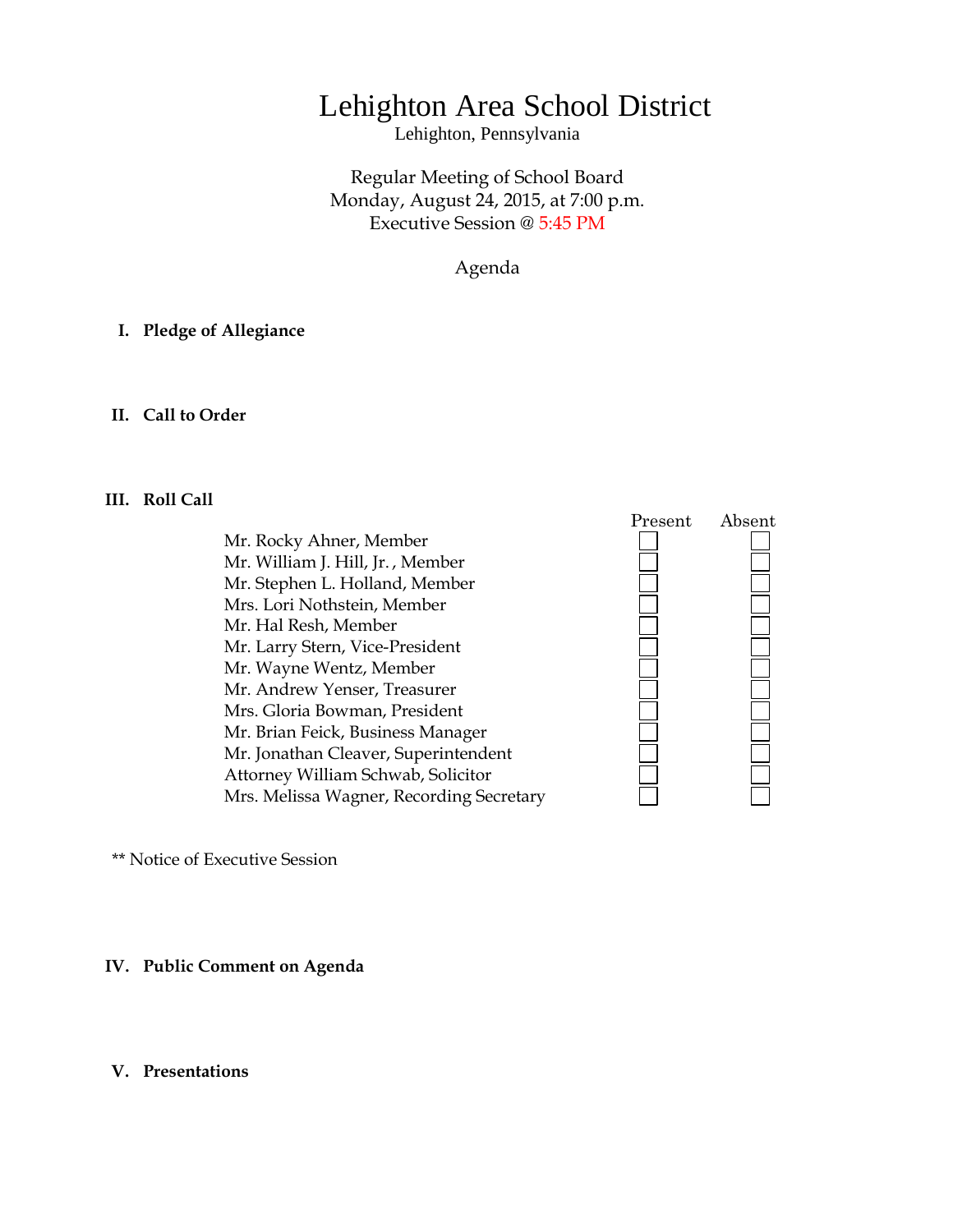## **VI. Communications**

- 1. Superintendent's Report *Mr. Cleaver*
- 2. Finance Report *Mr. Feick*
- 3. Board President's Report *Mrs. Bowman*
- 4. Lehighton Memorial Library Report *Mrs. Nothstein*
- 5. Legislative Policy Committee of PSBA Report *Mr. Ahner*
- 6. Title I Advisory Committee Report *Mrs. Bowman*
- 7. CCTI Report *Mr. Yenser*
- 8. CLIU Report *Mr. Wentz*
- 9. Solicitor's Report *Attorney William Schwab*
- 10. Building/Grounds Report *Mr. Wentz*
- 11. LCCC *– Mr. Krause*
- 12. Academic Affairs Committee Report *Mrs. Bowman*
- 13. Policy Committee Report *Mrs. Bowman*
- 14. Athletic Committee Report *Mr. Wentz - Presentation*
- 15. Wellness Committee Report *Mr. Ahner*

## **VII. Approval of Minutes**

| A.        | 2015, regular meeting.  | MOTION by , SECONDED by to approve the Minutes of the July 27,<br>$(Enc. 1 - White)$   |
|-----------|-------------------------|----------------------------------------------------------------------------------------|
|           |                         |                                                                                        |
| <b>B.</b> | 2015, workshop meeting. | MOTION by , SECONDED by to approve the Minutes of the August 3,<br>$(Enc. 2 - White)$  |
|           |                         |                                                                                        |
| C.        | 2015, workshop meeting. | MOTION by , SECONDED by to approve the Minutes of the August 10,<br>$(Enc. 3 - White)$ |
|           |                         |                                                                                        |
| D.        | 2015, workshop meeting. | MOTION by , SECONDED by to approve the Minutes of the August 17,<br>$(Enc. 4 - White)$ |
|           |                         |                                                                                        |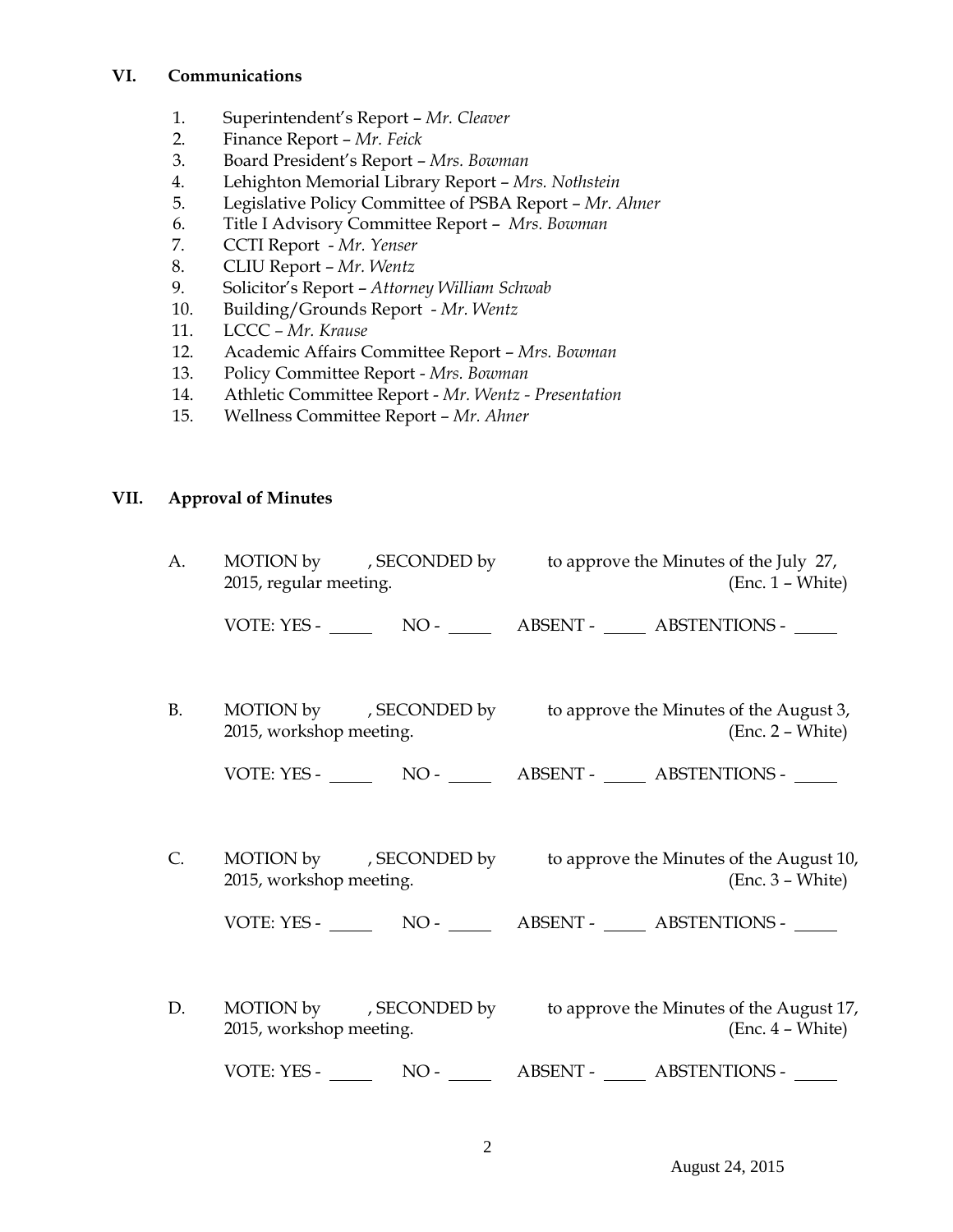A. MOTION by , SECONDED by to approve the Lehighton Area Middle School Activities Fund and Lehighton Area High School Activities Fund for July 2015.

(Enc. 5 - Gold)

VOTE: YES - NO - NO - ABSENT - ABSTENTIONS -

B. MOTION by , SECONDED by to approve the Payment of Bills:

(Enc. 6 - Blue)

| General Fund        | \$1,011,798.86  |  |
|---------------------|-----------------|--|
| --Benefits          | 546,816.60<br>S |  |
| --Payroll (June)    | \$1,493,113.68  |  |
| --Debit Card        | 1,297.01<br>\$  |  |
| Food Service Fund   | 8,680.54<br>\$  |  |
| Capital Reserve     | 15,250.25<br>\$ |  |
| Athletic Fund       | 58,290.61<br>\$ |  |
| Capital Proj. Funds | 46,497.50<br>\$ |  |
| Total               | \$3,181,745.05  |  |
|                     |                 |  |

Note: Members with questions or requesting a copy of any payment, please contact the Business Office prior to the scheduled meeting.

VOTE: YES - NO - NO - ABSENT - ABSTENTIONS -

C. MOTION by , SECONDED by upon recommendation of the Finance Committee, to approve payment of the following projects from the Un-Restricted Fund Balance:

> **1. Barry Isett & Associates, Inc. -** Stadium (June 1-30, 2015) \$13,439.70

(Enc. 7 – Green)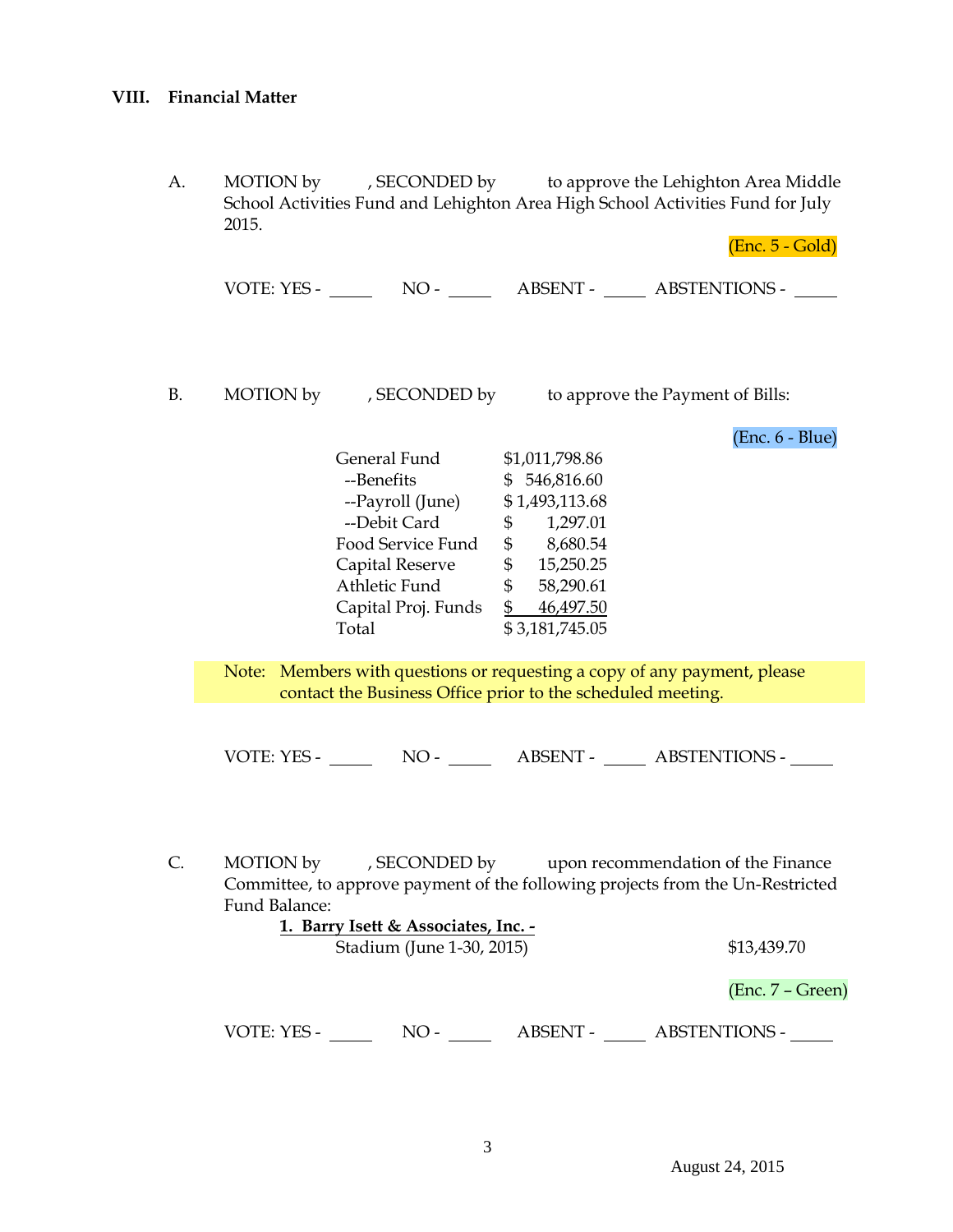|                            | 2. Recommended by Barry Isett & Associates, Inc. for payment to Pagoda |
|----------------------------|------------------------------------------------------------------------|
| Electric. Inc.             |                                                                        |
| Stadium (July 20-31, 2015) | \$13,500.00                                                            |

(Enc. 8 – Green)

|    | 3. Recommended by Barry Isett & Associates, Inc. for payment of<br>Application #2 CMG of Easton, Inc. pending verification of certified |                                                                                                                                                                                                                                                                                  |  |  |                                                  |  |
|----|-----------------------------------------------------------------------------------------------------------------------------------------|----------------------------------------------------------------------------------------------------------------------------------------------------------------------------------------------------------------------------------------------------------------------------------|--|--|--------------------------------------------------|--|
|    | payroll and solicitor review                                                                                                            |                                                                                                                                                                                                                                                                                  |  |  |                                                  |  |
|    |                                                                                                                                         | \$205,200.00                                                                                                                                                                                                                                                                     |  |  |                                                  |  |
|    |                                                                                                                                         |                                                                                                                                                                                                                                                                                  |  |  | $(Enc. 9 - Green)$                               |  |
|    |                                                                                                                                         |                                                                                                                                                                                                                                                                                  |  |  |                                                  |  |
| D. | construction accounts:                                                                                                                  | MOTION by , SECONDED by upon recommendation of the Finance<br>Committee, to approve payment on the following projects from the corresponding                                                                                                                                     |  |  |                                                  |  |
|    |                                                                                                                                         | 1. EI Associates:<br>Middle School (May 1-31, 2015)<br>Design and Construction of the Middle School                                                                                                                                                                              |  |  | \$2,063.06                                       |  |
|    |                                                                                                                                         |                                                                                                                                                                                                                                                                                  |  |  | $(Enc. 10 - Green)$                              |  |
|    |                                                                                                                                         | VOTE: YES - NO - ABSENT - ABSTENTIONS -                                                                                                                                                                                                                                          |  |  |                                                  |  |
|    |                                                                                                                                         | 2. EI Associates:<br>New Elementary School (June 1-30, 2015)<br>Design and Construction of the New Elementary<br>School, Amendment #6, Dates May 28, 2015                                                                                                                        |  |  | \$19,500.00<br>$(Enc. 11 - Green)$               |  |
|    |                                                                                                                                         | VOTE: YES - NO - NO - ABSENT - ABSTENTIONS -                                                                                                                                                                                                                                     |  |  |                                                  |  |
|    | 3. JMSI:                                                                                                                                | JMSI Environmental Middle School Asbestos Abatement project<br>design. Billing for asbestos abatement project management and<br>associated air monitoring as outlined on the invoice attachment July<br>20-August 13, 2015.<br>Invoice #0815-12<br>Total \$10,475.00 less the 3% |  |  | Amount to pay \$10,160.75<br>$(Enc. 12 - Green)$ |  |
|    |                                                                                                                                         | 4                                                                                                                                                                                                                                                                                |  |  |                                                  |  |

August 24, 2015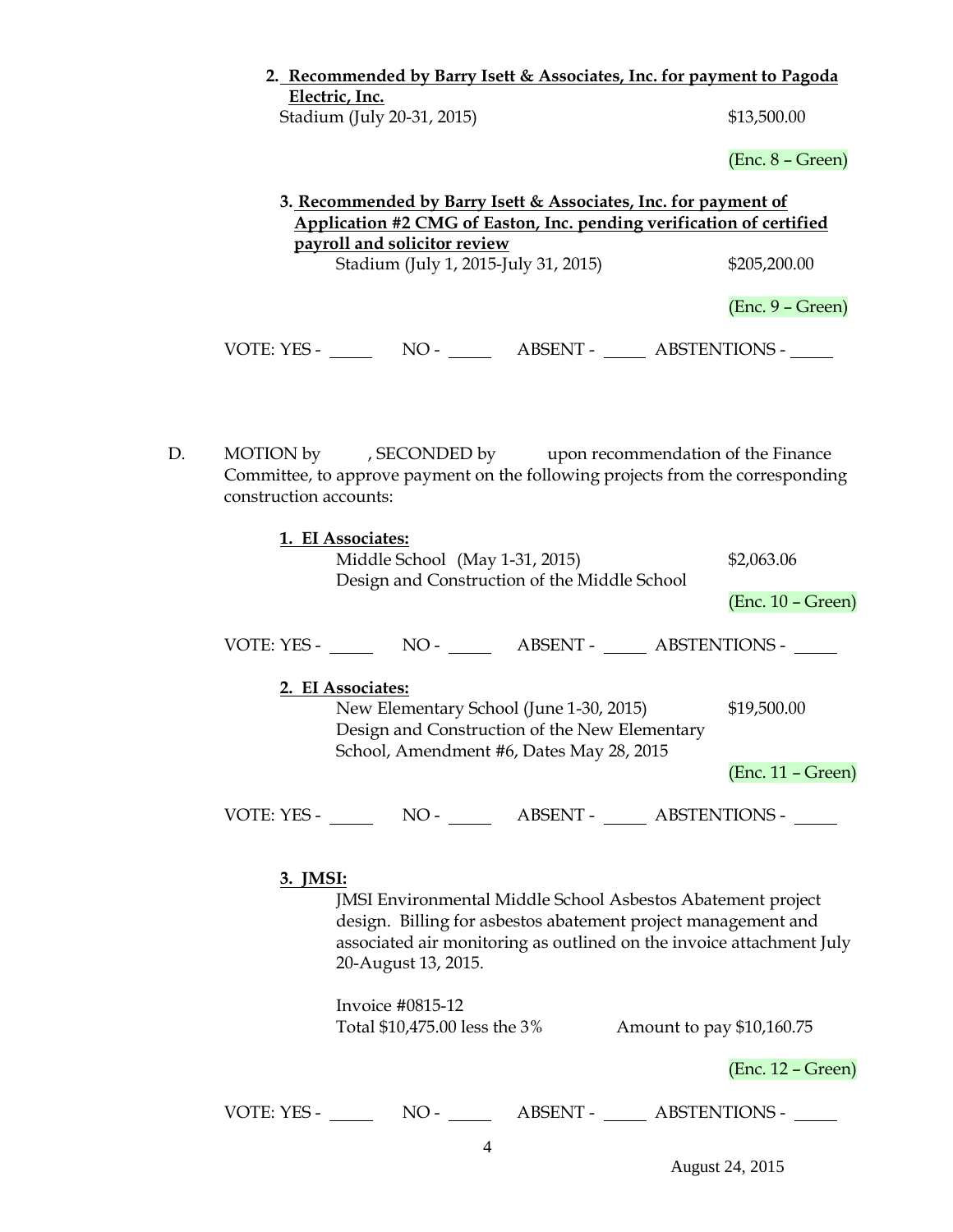|    | 4. JMSI:                                                                                                                                                                                                                                                                  |
|----|---------------------------------------------------------------------------------------------------------------------------------------------------------------------------------------------------------------------------------------------------------------------------|
|    | JMSI Environmental Middle School Asbestos Abatement project<br>design. Billing for asbestos abatement project management and<br>associated air monitoring as outlined on the invoice attachment.<br>Completion of comprehensive preoccupancy Indoor Air Quality<br>Study. |
|    | Invoice #0815-13<br>Total \$2,950.00 less the 3%<br>Amount to pay \$2,861.50                                                                                                                                                                                              |
|    | $(Enc. 13 - Green)$                                                                                                                                                                                                                                                       |
|    |                                                                                                                                                                                                                                                                           |
|    | 5. Sargent Enterprise, Inc.:<br>Recommend by JMSI Environmental Corp. for payment of<br>Application #2 Sargent Enterprise Inc. pending verification of<br>certified payroll and solicitor review.<br>\$148,249.50                                                         |
|    | $(Enc. 14 - Green)$                                                                                                                                                                                                                                                       |
|    |                                                                                                                                                                                                                                                                           |
|    | 6. Bellview Pump, LLC -<br>Upon Recommend by Barry Isett and Associates for payment Of<br>Application #1 Bellview Pump, LLC pending verification of certified<br>payroll and solicitor review.<br>\$56,800.00                                                             |
|    | $(Enc. 15 - Green)$                                                                                                                                                                                                                                                       |
|    | VOTE: YES - NO - NO - NO - ABSENT - ABSTENTIONS -                                                                                                                                                                                                                         |
| Е. | MOTION by , SECONDED by to approve the following reports:<br>a. Revenue Report<br>b. Budget Report<br>c. Treasurer's Reports<br>1. General Fund<br>2. Capital Reserve Fund<br>3. Capital Project Fund<br>4. Food Service Fund<br>$(Enc. 16 - Green)$                      |
|    | VOTE: YES -<br>$NO-$<br>ABSENT - ABSTENTIONS -                                                                                                                                                                                                                            |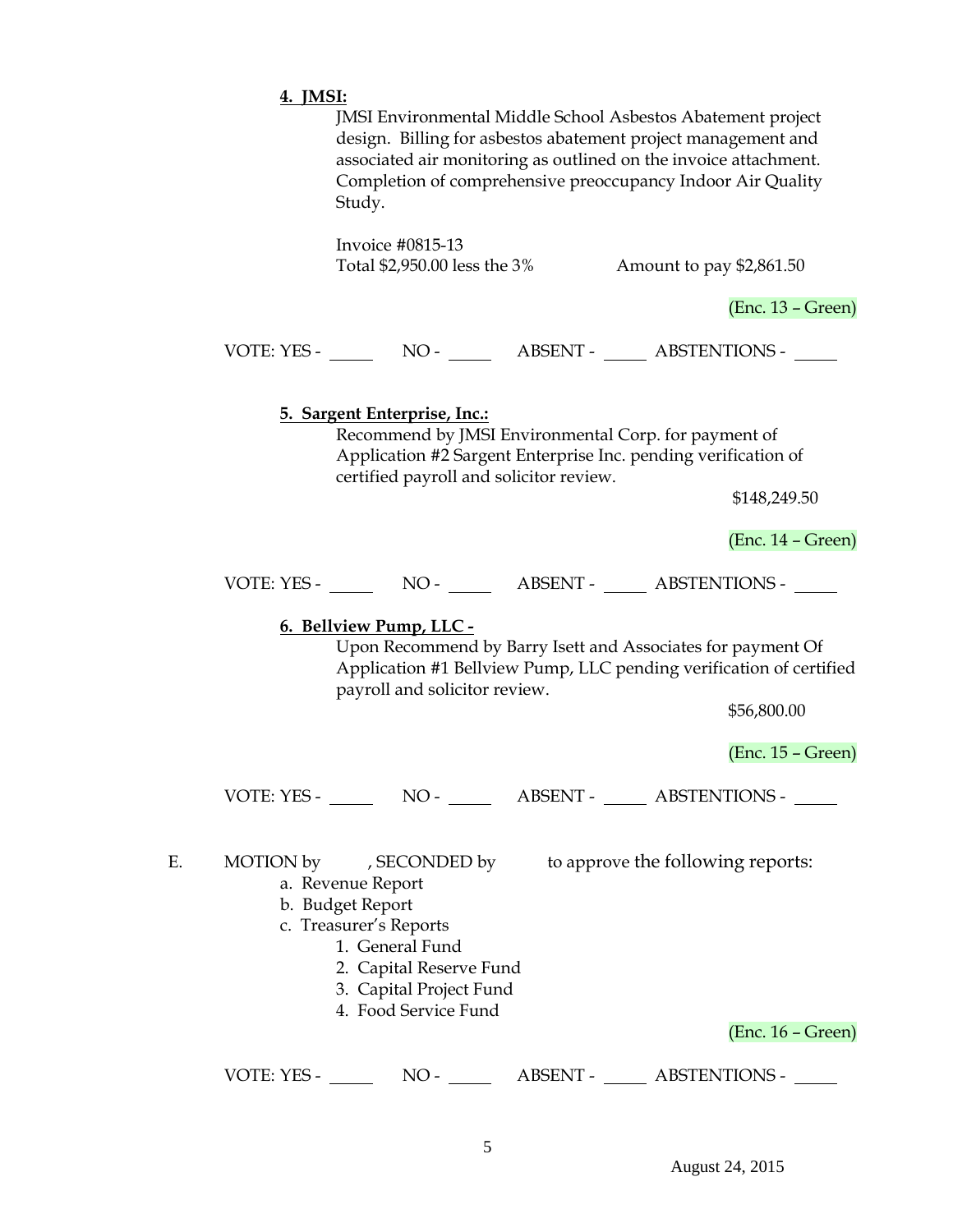F. MOTION by , SECONDED by to approve exemptions from Per Capita and/or Occupational Tax per the attached list.

(Enc. 17 – Green)

VOTE: YES - NO - NO - ABSENT - ABSTENTIONS -

G. MOTION by , SECONDED by to approve Occupational Tax Assessment Changes as per the attached list.

(Enc. 18 – Green)

VOTE: YES - NO - ABSENT - ABSTENTIONS -

H. MOTION by , SECONDED by to approve **Jennifer Evans** to attend the AACC 2015 Be Strong World Conference, September 23-26, 2015, Nashville, TN, at a cost of **\$680.48** (registration, meals, & lodging)**.** Funding through the High School Budget 2015-16.

VOTE: YES - NO - NO - ABSENT - ABSTENTIONS -

I. MOTION by , SECONDED by , to approve the new three (3) year agreement with CLIU for Edmentum Products & Services at a total cost of **\$13,116.90** annually for the school years 2015-16, 2016-17, and 2017-18.

(Enc. 19 – Green)

VOTE: YES - NO - ABSENT - ABSTENTIONS -

J. MOTION by , SECONDED by , to approve the agreement for CLIU Overdrive Consortium for the 2015-16 school year at a cost of **\$2,000.00**.

(Enc. 20 – Green)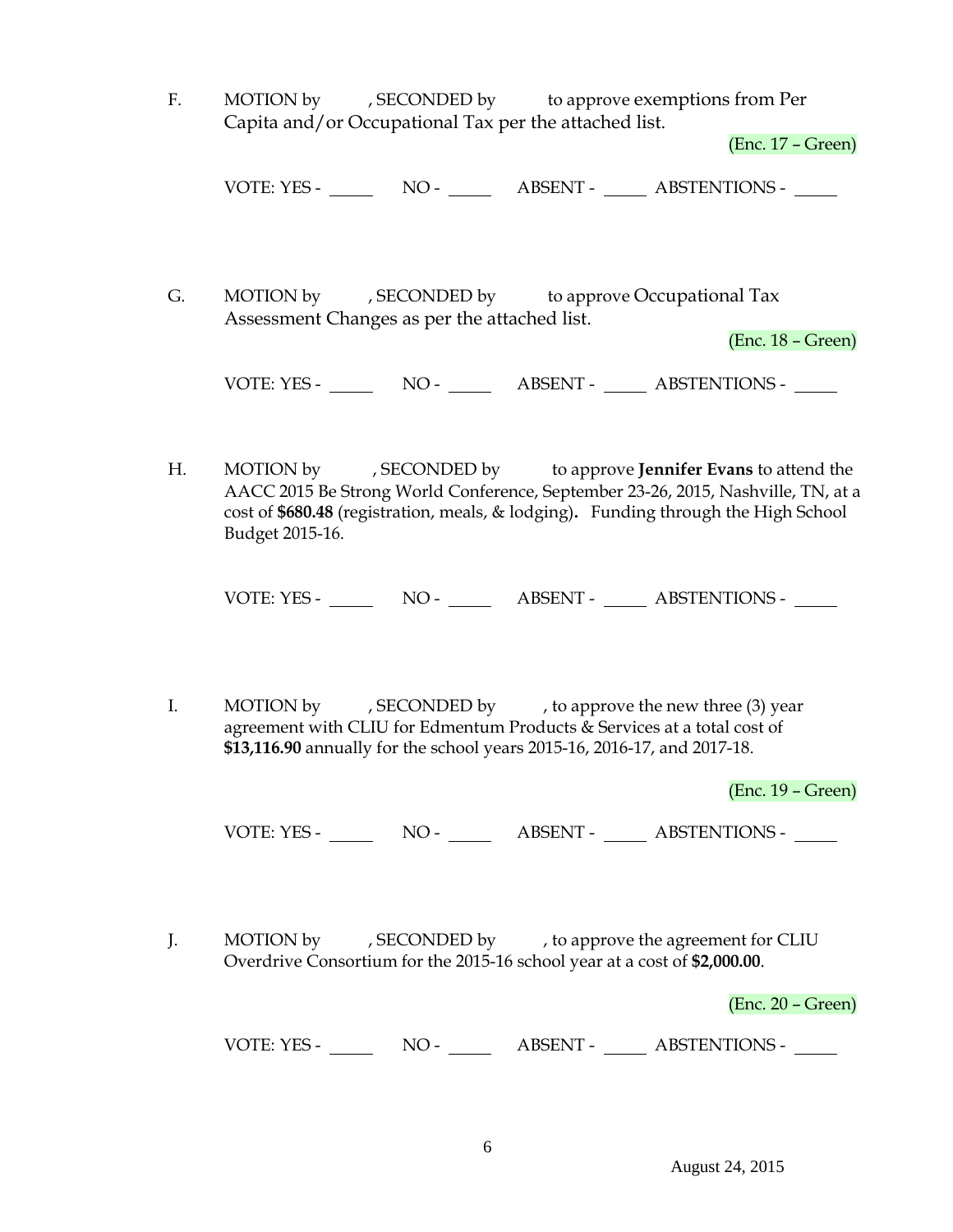K. MOTION by , SECONDED by , to approve the contract for services between LASD and BHA (Behavioral Health Associates).

(Enc. 21 – Green)

VOTE: YES - NO - NO - ABSENT - ABSTENTIONS -

L. MOTION by , SECONDED by to upon recommendation of the Building and Grounds Committee to approve Scott Gibson Hondru Ford for COSTAR purchasing (contract number 25-006) of one (1) 2016 Ford Transit Wagon, K1ZT-150 130" Low Roof XL Swing-Out RH Dr at a cost not to exceed **\$28,000.00**.

(Enc. 22 – Green)

VOTE: YES - NO - ABSENT - ABSTENTIONS -

M. MOTION by , SECONDED by to approve an agreement between the Lehighton Area School District and Lehigh Law Enforcement Officers Assoc., Inc. for security services at athletic events, school dances, graduation, and homecoming events. VOTE: YES - NO - NO - ABSENT - ABSTENTIONS -

## **IX. Personnel**

A. MOTION by , SECONDED by to approve the attached list of candidates for the **2015-2016 Substitute** list pending clearances.

(Enc. 23– Purple)

VOTE:YES - NO - ABSENT - ABSTENTIONS -

B. MOTION by , SECONDED by to approve the **2015–2016 Extra-Curricular & Athletic** hires (per attachments) pending clearances. (Enc. 24– Purple)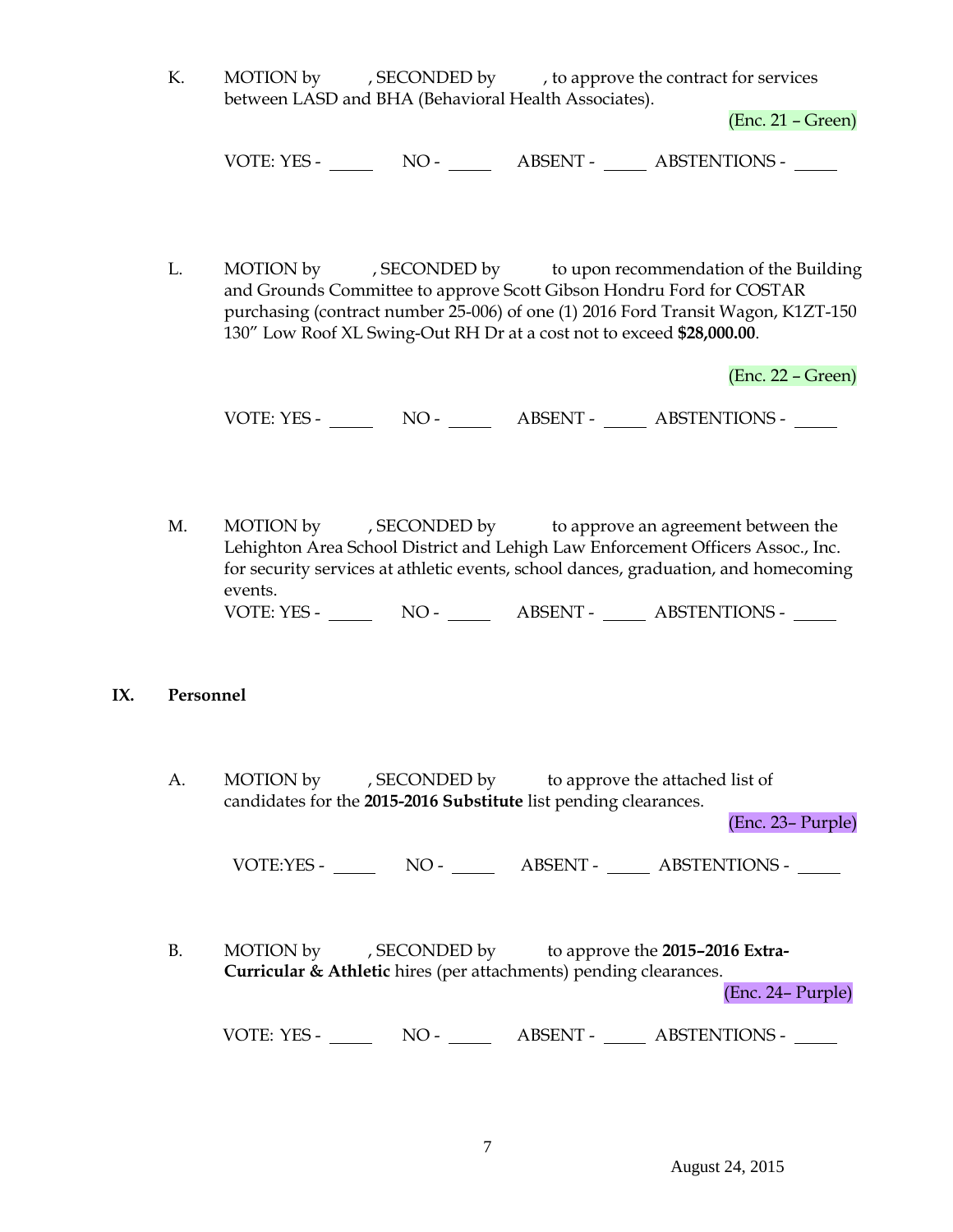| C.                                                                             |                          |                                                                       |  | MOTION by , SECONDED by to approve the following requests for                 |  |  |
|--------------------------------------------------------------------------------|--------------------------|-----------------------------------------------------------------------|--|-------------------------------------------------------------------------------|--|--|
| pre-approval of courses/Programs of Study for continuing education:            |                          |                                                                       |  |                                                                               |  |  |
|                                                                                |                          | 1. Suzanne Howland - August 24, 2015-December 2015/EADM 601: Personal |  |                                                                               |  |  |
|                                                                                |                          | Management for Educators - Online                                     |  |                                                                               |  |  |
|                                                                                | 2. Kira Stahler -        |                                                                       |  | September 14, 2015-December 13, 2015/ESL 503: Second                          |  |  |
|                                                                                |                          | Language Assessment - Online                                          |  |                                                                               |  |  |
|                                                                                | 3. Kira Stahler -        |                                                                       |  | September 14, 2015-December 13, 2015/ESL 501: Approaches                      |  |  |
|                                                                                |                          | to Teaching Second Languages - Online                                 |  |                                                                               |  |  |
|                                                                                | 4. David Hauser -        |                                                                       |  | Program of Studies - Professional and New Media Writing                       |  |  |
|                                                                                |                          | M.A.                                                                  |  |                                                                               |  |  |
|                                                                                | 5. David Hauser -        | September 8, 2015-December 11, 2015/ENGL 520: The                     |  |                                                                               |  |  |
|                                                                                |                          | Professional Document - Online                                        |  |                                                                               |  |  |
|                                                                                | 6. David Hauser -        | September 8, 2015-December 11, 2015/ENGL 534: Visual                  |  |                                                                               |  |  |
|                                                                                |                          | Rhetoric in Prof. Writing - ESU & Online                              |  |                                                                               |  |  |
|                                                                                |                          |                                                                       |  | 7. Adrienne Fedor - August 24, 2015-December 12, 2015/ARU522: Perspectives in |  |  |
|                                                                                |                          | <b>Art Education</b>                                                  |  |                                                                               |  |  |
| 8. Samantha Kistler - Program of Studies - K-12 School Principal Certificate   |                          |                                                                       |  |                                                                               |  |  |
| 9. Samantha Kistler - August 24, 2015-December 11, 2015/EDL 504 Supervision of |                          |                                                                       |  |                                                                               |  |  |
|                                                                                | Curriculum & Instruction |                                                                       |  |                                                                               |  |  |
|                                                                                |                          |                                                                       |  |                                                                               |  |  |
|                                                                                | VOTE: YES -              | $NO-$                                                                 |  | ABSENT - _____ ABSTENTIONS - ___                                              |  |  |

- D. MOTION by , SECONDED by to acknowledge FMLA leaves for the following employee, not to exceed 12 weeks:
	- **1. Employee #787** effective August 18, 2015
	- **2. Employee #740**  effective August 18, 2015
	- **3. Employee #920**  effective September 15, 2015

VOTE: YES - NO - NO - ABSENT - ABSTENTIONS -

E. MOTION by , SECONDED by to accept the resignation of the following personnel:

- 1. **Sarah Nonnemacher** Asst. Cheerleading Coach effective immediately
- 2. **Richard Haberman**  Part-Time Cleaner effectively immediately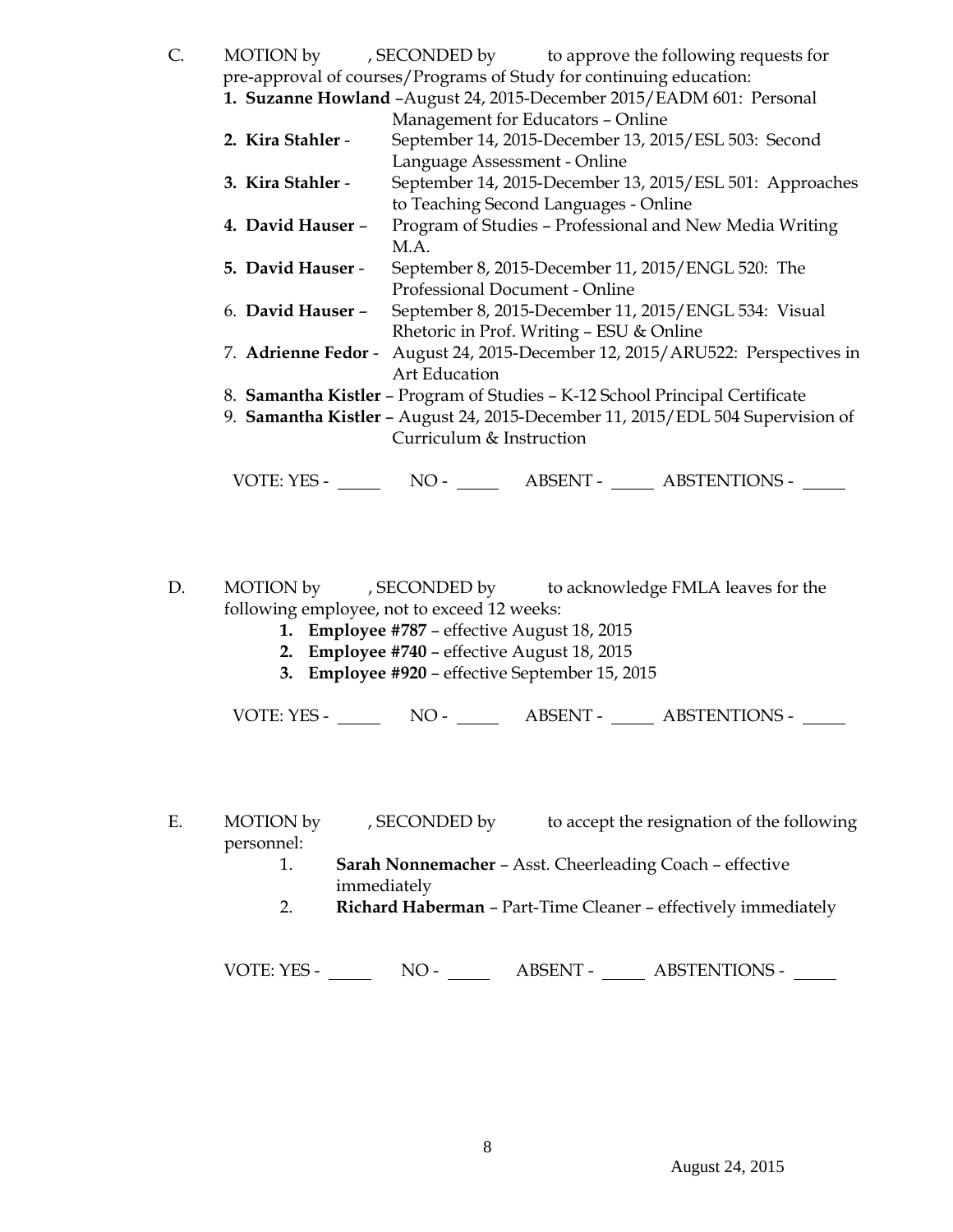- F. MOTION by , SECONDED by to approve the recommendation to hire the following employees in accordance with the respective contracts, pending clearances:
	- 1. **Kali Andrew** Middle School Nurse Bachelor's Step 1 **(\$38,740**) effective beginning of the 2015-16 School Year
	- 2. **Jessica Schafer** Long-Term High School Music Bachelor's Step 2 (**\$39,885)** effective beginning of the 2015-16 School YEar
	- 3. **James Fox**  Part-Time Cleaner **(\$7.47/hour)**
	- 4. **Ellen Paez**  Part-Time Cleaner **(\$7.47/hour)**
	- 5. **Mildred Shuck**  Part-Time Cleaner **(\$7.47/hour)**
	- 6. **Valance Fedor**  Lunch-Time Aide **(\$7.25/hour)**
	- 7. **Natasha Bedocs** Lunch-Time Aide **(\$7.25/hour)**
	- 8. **Angela Stuckley**  Lunch-Time Aide **(\$7.25/hour)**

VOTE: YES - NO - ABSENT - ABSTENTIONS -

G. MOTION by , SECONDED by to approve the recommendation to hire the following mentors for the appropriate teacher (listed to the left of the mentor's name) for the **2015-2016** school year:

> Simon Tkach/Melissa Volcskai Jessica Schafer/Laura Welkey Kali Andrew/Avril Guardiani

VOTE: YES - NO - ABSENT - ABSTENTIONS -

H. MOTION by , SECONDED by to approve a sabbatical leave for **Employee #081** for the purpose of Restoration of Health, for the 2015-2016 first semester (8/18/15-1/11/16).

VOTE: YES - NO - NO - ABSENT - ABSTENTIONS -

## **X. Miscellaneous**

A. MOTION by , SECONDED by to appoint \_\_\_\_\_\_\_\_\_\_\_\_\_\_\_\_\_\_\_\_ and \_\_\_\_\_\_\_\_\_\_\_\_\_\_\_\_\_\_\_\_\_\_\_\_\_\_\_\_ voting delegates to participate in the PSBA Legislative Policy Council meeting to be held on Wednesday, October 14, 2015, during the School Leadership Conference in Hershey.

VOTE: YES - NO - ABSENT - ABSTENTIONS -

August 24, 2015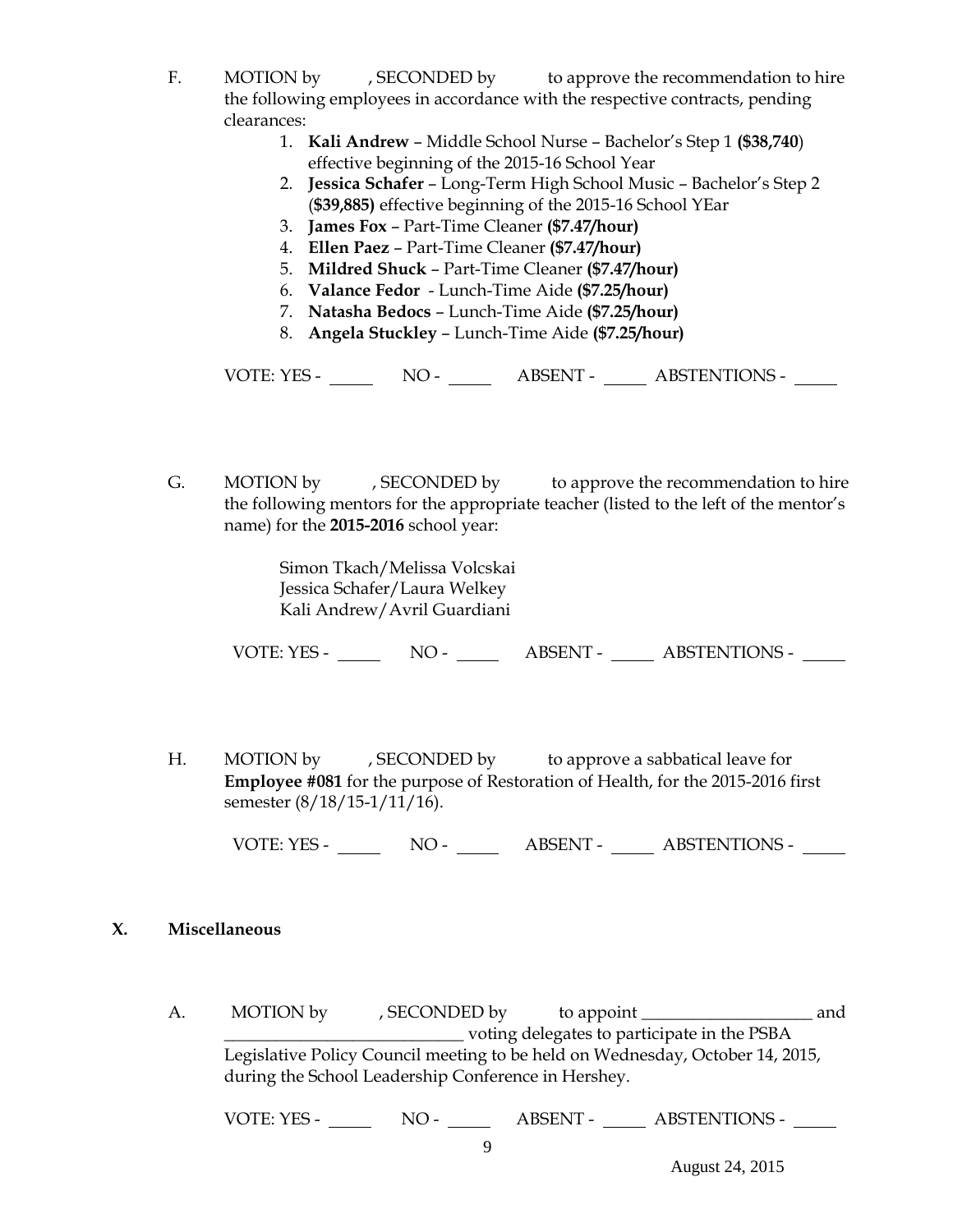B. MOTION by , SECONDED by to authorize the Administration and the Architect, EI Associates, to prepare and submit PlanCon Part D (Project Accounting Based On Estimates) and PlanCon Part E (Design Development) to the PA Department of Education; and authorize the Architect (EI Associates) to proceed with PlanCon F, Construction Documents, for the project know as New Primary/Elementary Center (K-5).

(Enc. 25 – Peach)

VOTE: YES - NO - ABSENT - ABSTENTIONS -

C. MOTION by , SECONDED by to approve Homebound Instruction for Student **#55144**.

VOTE: YES - NO - NO - ABSENT - ABSTENTIONS -

- D. MOTION by , SECONDED by to approve the following School Enrichment Journey requests:
	- **1. EP/FR Third Grade (M. Barilla, B. Breiner, A. Rheinhart, T. Strausberger, L. Zimmerman) –** September 21, 2015 (9:00 a.m.-2:00 p.m.) – to travel to Lehigh Gap Nature Center
	- **2. EP/FR Fourth Grade (C. Haupt, D. Gerber, J. Fritz)**  September 23, 2015 (9:00a.m. - 2: p.m.) – to travel to Lehigh Gap Nature Center
	- **3. EP/FR Elementary (S. Howland)** October 23, 2015 (Rain date: October 26, 2015 (8:45 a.m.-2:30 p.m.) – "Race for Brilliance" Fundraiser for both buildings
- E. MOTION by , SECONDED by to approve the revisions to the 2015-2016 LAVA Parent/Student Handbook. (Lehighton Area Virtual Academy).

(Enc. 26 – Peach)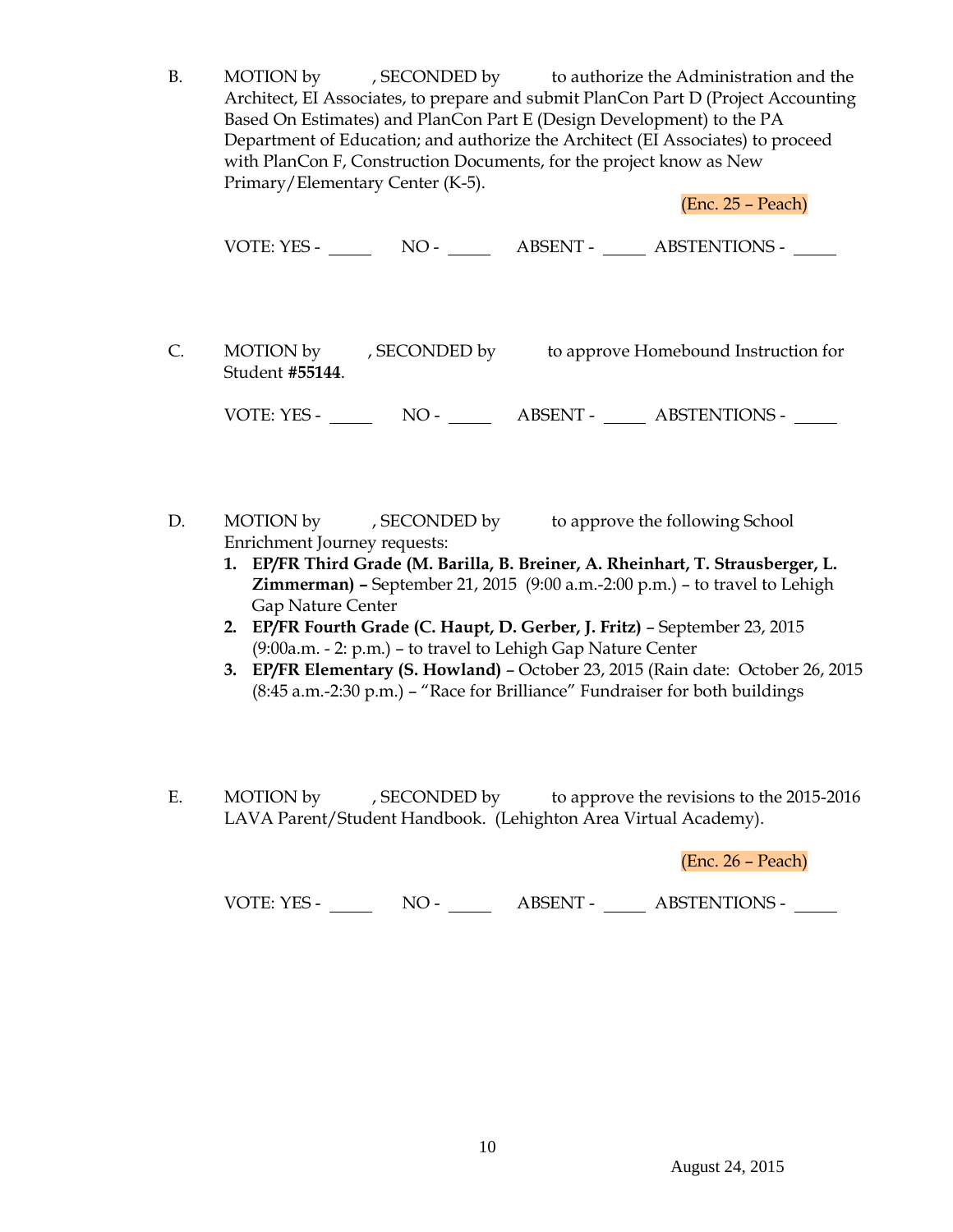A. MOTION by , SECONDED by to approve Use of School Property for: **1. Mahoning PTO (Karen Shaffer) –** September 2015-May 2016 - PTO Meetings – 6:30 p.m.-8:00 p.m. – Mahoning Multi-Purpose Room **2. Mahoning PTO (Karen Shaffer) –** Friday, August 28, 2015 – PTO Outdoor Movie – 4:00 p.m.-10:00 p.m.

VOTE: YES - NO - NO - ABSENT - ABSTENTIONS -

B. MOTION by , SECONDED by to approve the Lehighton Area High School to offer a Winter Credit Recovery program for students at a cost not to exceed \$150 per class using the APEX learning system for fifteen 2-hour sessions after the first semester. The number of instructors will be determined by the number of participants. There will be no cost to the district.

VOTE: YES - NO - ABSENT - ABSTENTIONS -

C. MOTION by , SECONDED by to approve SAT Prep classes for English and Math, at the High School. There will be no cost to the student.

VOTE: YES - NO - ABSENT - ABSTENTIONS -

D. MOTION by , SECONDED by to approve the Keystone Exam and PA State Assessment After School Tutoring Program for Lehighton Area School District students to be held at the High School on Tuesdays/Thursdays 2:30 p.m. – 4:00 p.m. beginning September 2015.

VOTE: YES - NO - NO - ABSENT - ABSTENTIONS -

E. MOTION by , SECONDED by to approve, as per Policy 217, Graduation Requirement, Senior Keystone credit remediation for all seniors not advanced or proficient on the Keystone exams will be offered November 2015.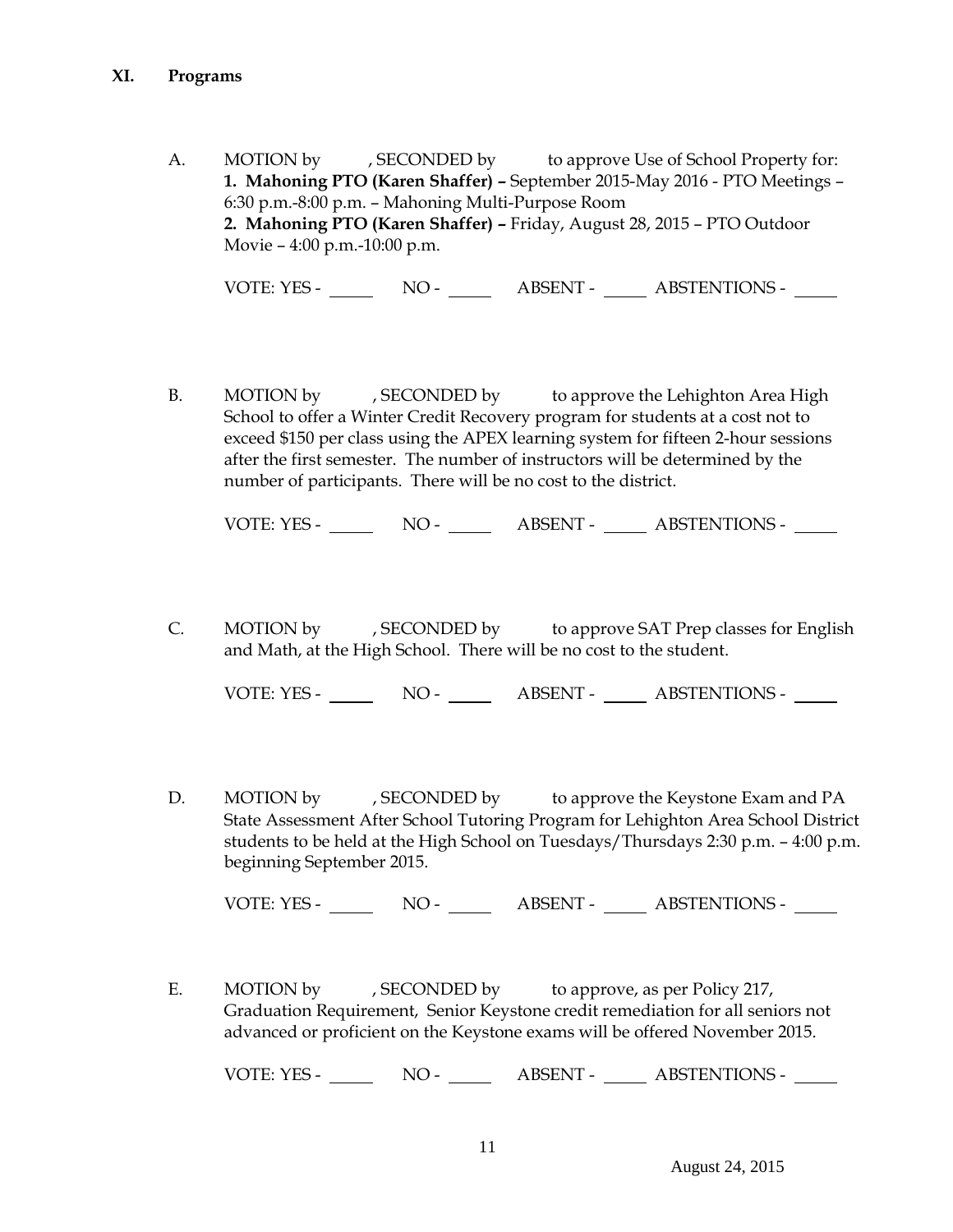## **XII. Old Business for Discussion**

## **XIII. New Business for Discussion**

A. President calls for nominations for **PSBA President** for 2016 per the PSBA policy #108

 \_\_\_\_\_\_\_\_\_\_\_\_\_\_\_\_\_\_\_\_\_ nominates \_\_\_\_\_\_\_\_\_\_\_\_\_\_\_\_\_\_\_\_\_ for **PSBA President**  *President calls for other nominations.* MOTION by , SECONDED by to close nominations. VOTE: YES - NO - NO - ABSENT - ABSTENTIONS -MOTION by , SECONDED by to elect , as **PSBA President.** VOTE: YES - NO - NO - ABSENT - ABSTENTIONS - NO

B. President calls for nominations for **PSBA Vice-President** for 2016 per the PSBA policy #108.

| President calls for other nominations.        |                                                                   |
|-----------------------------------------------|-------------------------------------------------------------------|
| MOTION by , SECONDED by to close nominations. |                                                                   |
|                                               |                                                                   |
|                                               |                                                                   |
|                                               | MOTION by , SECONDED by to elect , as <b>PSBA Vice-President.</b> |
|                                               | VOTE: YES - NO - ABSENT - ABSTENTIONS -                           |